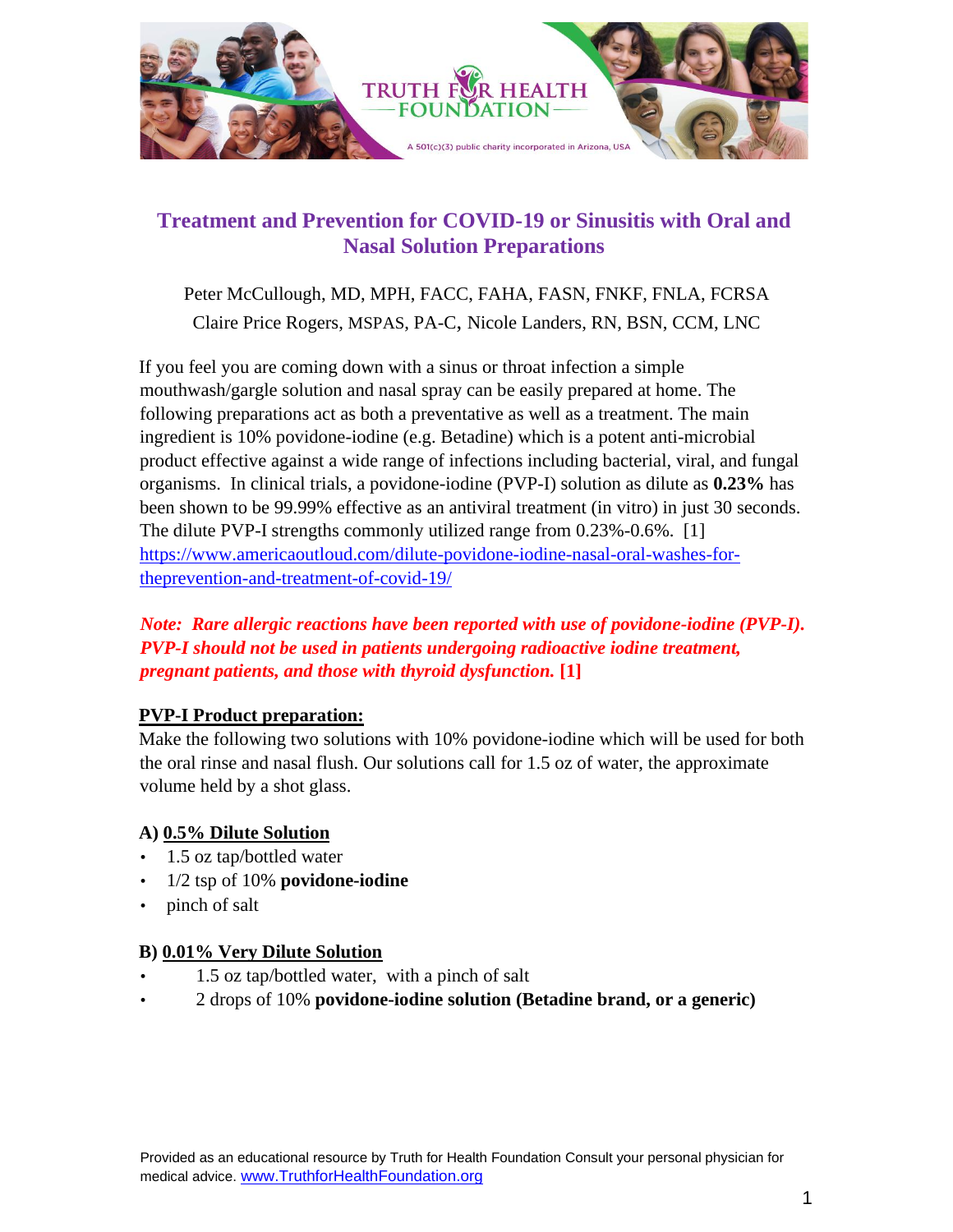

| <b>PVP-I treatment to eliminate an established</b><br><b>COVID/sinusitis x 1 week:</b> |                                                                                                           |
|----------------------------------------------------------------------------------------|-----------------------------------------------------------------------------------------------------------|
| <b>6 AM</b>                                                                            | with 0.5% <i>dilute</i> PVP-I flush nose, sniff back, and<br>spit out; gargle x 30 seconds. Take Allegra. |
| <b>Noon</b>                                                                            | with 0.01% very dilute PVP-I flush nose and<br>gargle.                                                    |
| <b>6 PM</b>                                                                            | with 0.01% very dilute PVP-I flush nose and<br>gargle.                                                    |
| <b>Midnight</b>                                                                        | with 0.01% very dilute PVP-I flush nose and gargle.<br><b>Take Mucinex-DM.</b>                            |
| <b>PVP-I daily regimen for COVID/sinusitis prevention:</b>                             |                                                                                                           |
| <b>6 AM</b>                                                                            | with 0.01% very dilute PVP-I flush nose, sniff<br>back, and spit out; gargle x 30 seconds.                |
| <b>6 PM</b>                                                                            | with 0.01% very dilute PVP-I flush nose and<br>gargle.                                                    |

**Performing the nasal flush:** You may use a bulb syringe (a) or a nasal mister/spray bottle (b) as shown below. To utilize the bulb syringe: bend over the sink, squirt the dilute povidone-iodine solution into each side of your nose one nostril at a time (while aiming for the back of your head rather than the top of your head), sniff back into back of throat, and spit out. Follow the schedule outlined in the charts above.



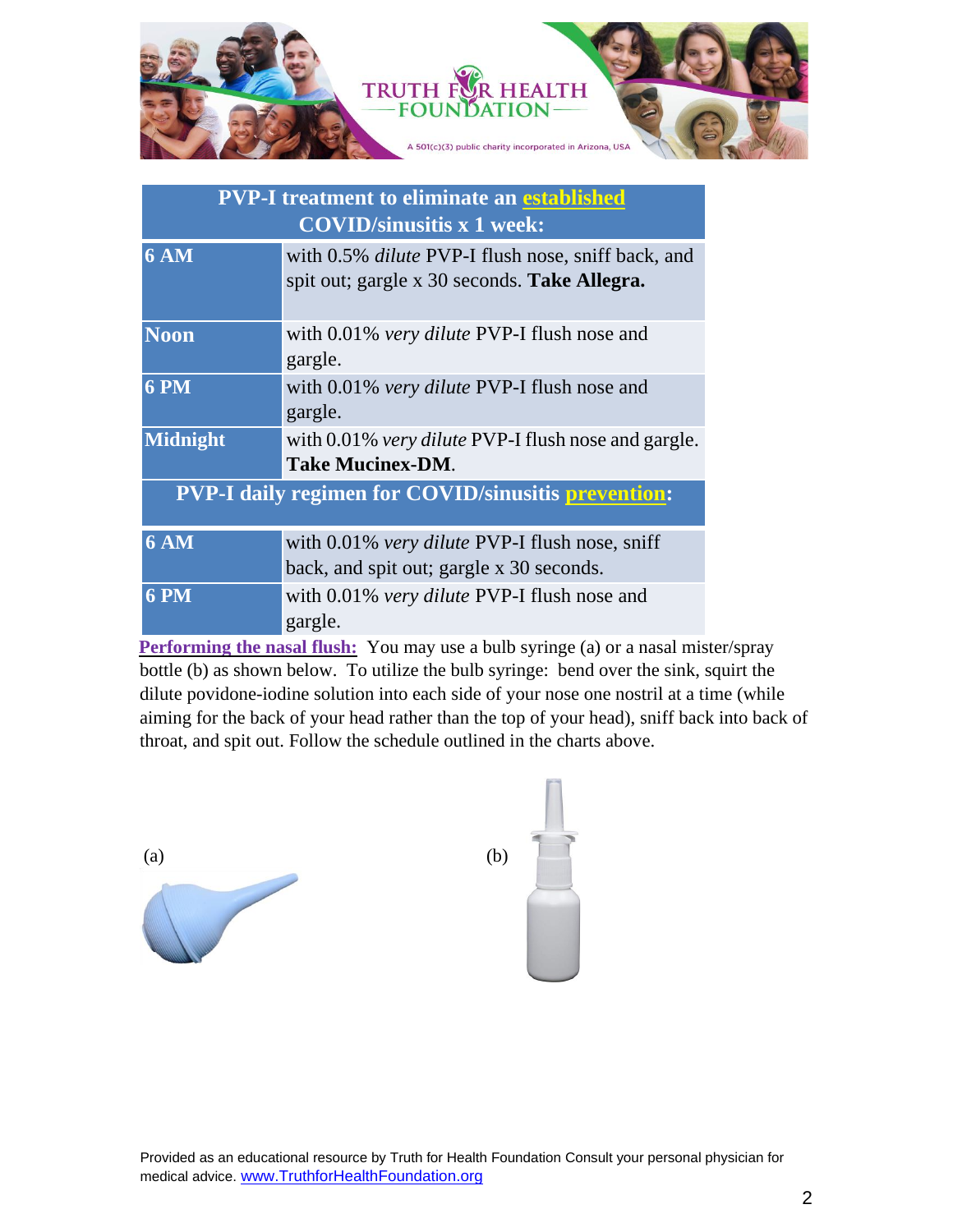

You may find that it is more convenient to use a nasal mister/spray bottle, particularly while traveling. Typically, these bottles dispense about 0.15 ml which is the equivalent of about 3 drops from an eye dropper. Choudhury [3] has shown that 5 drops from an eye dropper in each nostril is the adequate volume to treat an infection. Therefore, we recommend 2 pumps in each nostril of a 0.5% dilute solution as part of the treatment plan for an established infection as well as for prevention measures.

Follow schedule in charts above on page  $1 \& 2$ . To allow the most effective

delivery of antiseptic nasal spray, it is important to orient the bottle at an approximate 45-degree angle. (see diagram) [2]



#### **Source for nasal mister/spray bottles:**

https://www.amazon.com/dp/B01M5K4DTU/ ref=cm\_sw\_r\_oth\_apip\_Dre8BndgjmqHA

**Sources for bulb syringes:** any local pharmacy, Target or Walmart, Bulb syringes are often used for infants and can be found in this isle at these locations, You can also purchase a bulb syringe on Amazon: https://www.amazon.com/Medline-SterileBulb-Ear-Syringe/dp/B00PB9KSB6/ ref=sr\_1\_3? crid=35F8PW9MSIQFW&keywords=2+oz+b ulb+syringe&qid=1640926887&s=hpc&sprefi  $x=2+oz+bulp+syringe\%2Chpc\%2C67&sr=1-3$ 

#### **Alternatives to Povidone-iodine:**

**If you are pregnant, allergic to iodine, have thyroid dysfunction, or are undergoing radioactive iodine treatments, other options include dilute hydrogen peroxide (HP) as a gargle and nasal spray or** *sodium hypochlorite* **(NaHCl) solution to substitute as an oral rinse/gargle only. NaHCl solutions have safely been used for a century in dentistry as highly effective antimicrobial oral rinses.** 

### **Hydrogen Peroxide Product Preparations:**

Make the following two dilute hydrogen peroxide (HP) solutions with 3% hydrogen peroxide. The 1% HP is to be used as an oral rinse and gargle. Some patients are unable to use the 1% solution in the nasal cavity due to stinging/burning. To improve tolerability, our recommendation is to dilute the HP even further to 0.3% for all nasal applications. Saline nasal irrigation reduces inflammation through a variety of mechanisms which can be particularly beneficial during a viral respiratory infection. [7]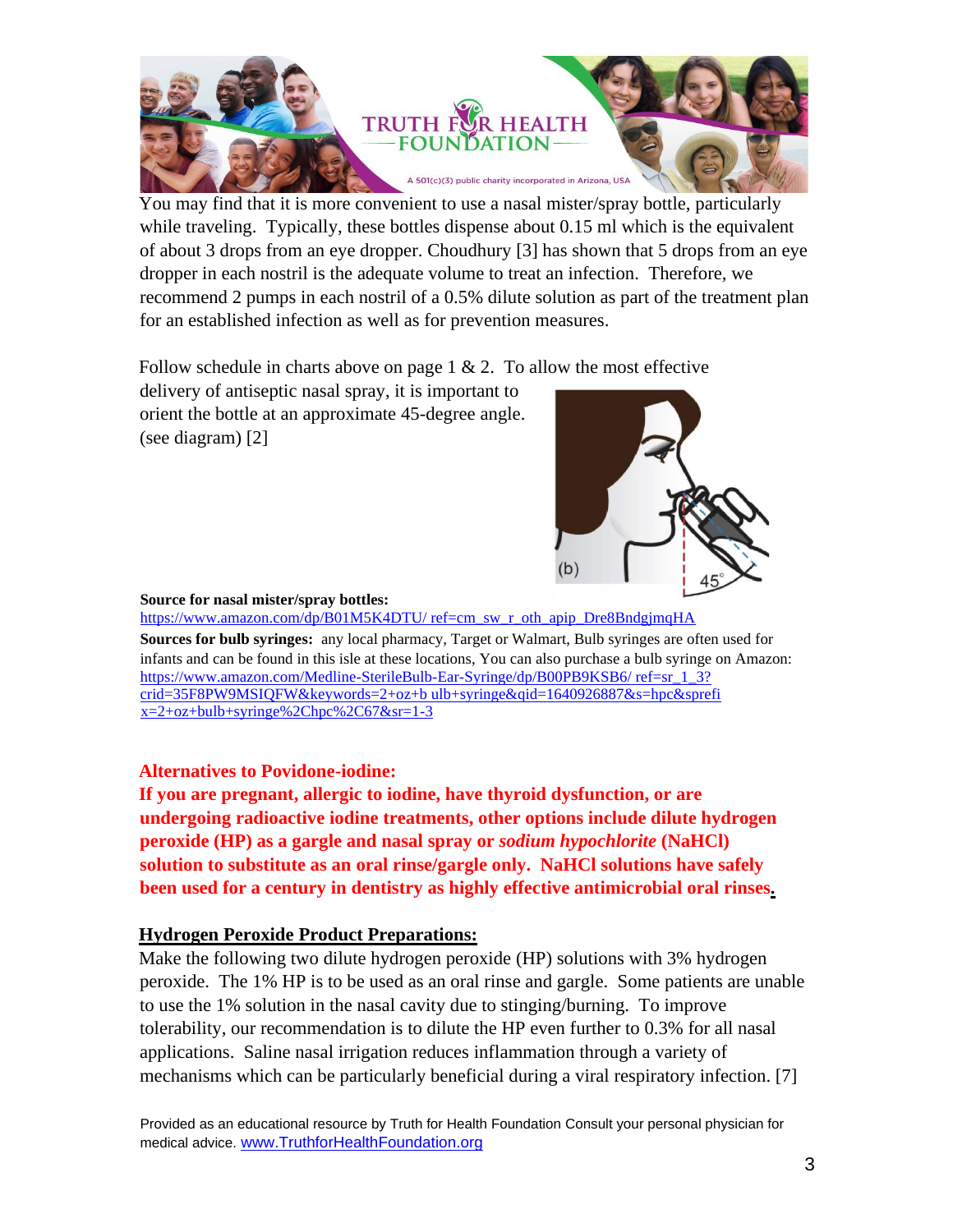

## **A. 1% Hydrogen Peroxide Oral Rinse:**

- 1 oz tap or bottled water
- 3 tsp 3% hydrogen peroxide
- pinch of salt

### **B. 0.3% Hydrogen Peroxide Nasal Solution:**

- 1.5 oz tap or bottled water
- 3/4 tsp 3% hydrogen peroxide
- pinch of salt

## **C. Normal Saline for Nasal Flushing;**

- 2.5 oz tap or bottled water
- $\cdot$  1/8 tsp salt

| <b>HP</b> treatment to eliminate an established COVID/sinusitis<br>x 1 week: |                                                                                                                      |
|------------------------------------------------------------------------------|----------------------------------------------------------------------------------------------------------------------|
| $6\overline{\text{AM}}$                                                      | with 0.3% dilute HP flush nose and blow out;<br>gargle with 1% HP x 30 seconds. Take Allegra.                        |
| <b>Noon</b>                                                                  | flush nose with isotonic saline and gargle with 1%<br>dilute HP x 30 seconds and spit out.                           |
| <b>6 PM</b>                                                                  | flush nose with isotonic saline and gargle with 1%<br>dilute HP x 30 seconds and spit out.                           |
| <b>Midnight</b>                                                              | flush nose with isotonic saline and gargle with 1%<br>dilute HP x 30 second and spit out. Take<br><b>Mucinex-DM.</b> |
| Daily regimen for COVID/sinusitis prevention:                                |                                                                                                                      |
| <b>Once daily</b>                                                            | flush nose with 0.3% HP and blow out; gargle with<br>1% dilute HP x 30 seconds and spit out.                         |

### **D. Mouthwash Preparation 0.05% Sodium hypochlorite (NaHCl) Solution:**

Directions: to make the sodium hypochlorite solution, use **1.5 oz tap or bottled water,**  with 1/8 tsp of household bleach. Rinse mouth and gargle with 3 tsp of solution twice daily for 15-30 seconds and **spit out. Do not swallow!** [4] \*\**CAUTION: avoid eye and nose area with bleach solution; USE ONLY FOR MOUTHWASH. Not to be swallowed!*

Provided as an educational resource by Truth for Health Foundation Consult your personal physician for medical advice. [www.TruthforHealthFoundation.org](http://www.truthforhealthfoundation.org/)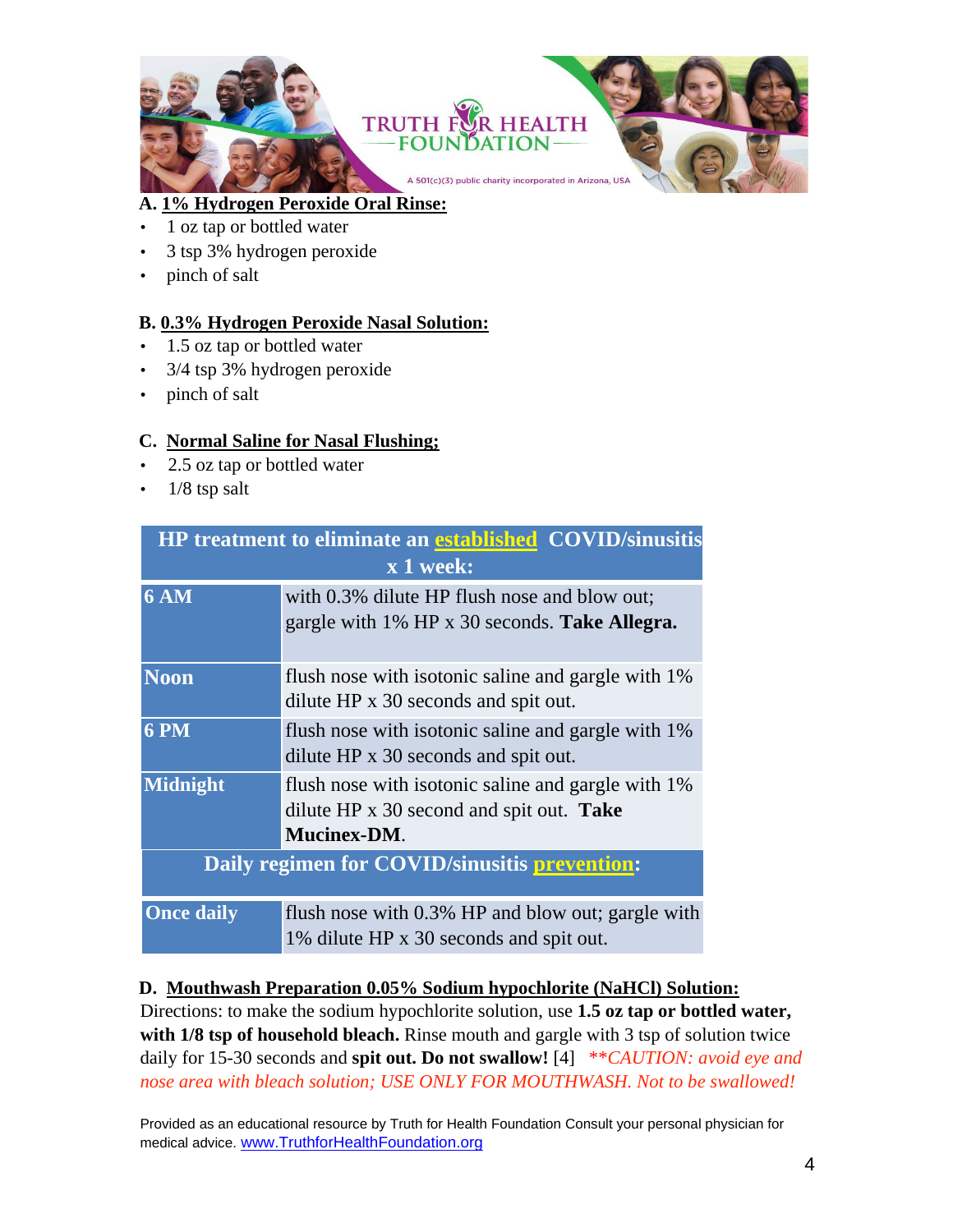

### **Nebulizing with dilute Hydrogen Peroxide Solution:**

Nebulizing is a process where a small machine converts medication in liquid form into a mist in order to inhale the product through the nasal passages, throat, and lungs. This therapy can be utilized for both prevention as well as treatment for viral illnesses. The volume of medication held in the chambers vary in size depending on the unit, typically between 1-2 tsp (5-10 mL). When diluting the HP, you will want to purchase normal saline which is readily available at many retailers such as Walmart, local pharmacies and medical supply stores. Breathing while using a nebulizer should be through the mouth and at a regular rate. Some nebulizers have a mask option which will allow for breathing through both the nose and mouth. Below are several YouTube resources to learn more about proper nebulizer use:

### <https://youtu.be/pEKFKZiLNaA>

### <https://youtu.be/U1aU0UbQUYQ>

Nebulizers can be purchased at a variety of locations including your local Target, medical supply stores and on Amazon. Small independent pharmacies, CVS and Walgreens will often have several options for home nebulizers as well. Some pharmacies may require a physician's order to purchase a nebulizer.

Types of nebulizers:

The tabletop versions are a little larger yet more durable, with the hand-held version being smaller and more convenient.



Tabletop: https://www.amazon.com/PortableHandheld-Machine-Adults-Daily/dp/ B08SL3KZFC/ref=sr\_1\_40? keywords=tabletop+nebulizer&qid=1638735 628&sr=8-40



Handheld: https://www.amazon.com/PortableNebuliser-Handheld-Nebulizador-Breathing/dp/ B0881M5H1L/ref=sr\_1\_30? keywords=tabletop+nebulizer&qid=163873569 4&sr=8-30

Provided as an educational resource by Truth for Health Foundation Consult your personal physician for medical advice. [www.TruthforHealthFoundation.org](http://www.truthforhealthfoundation.org/)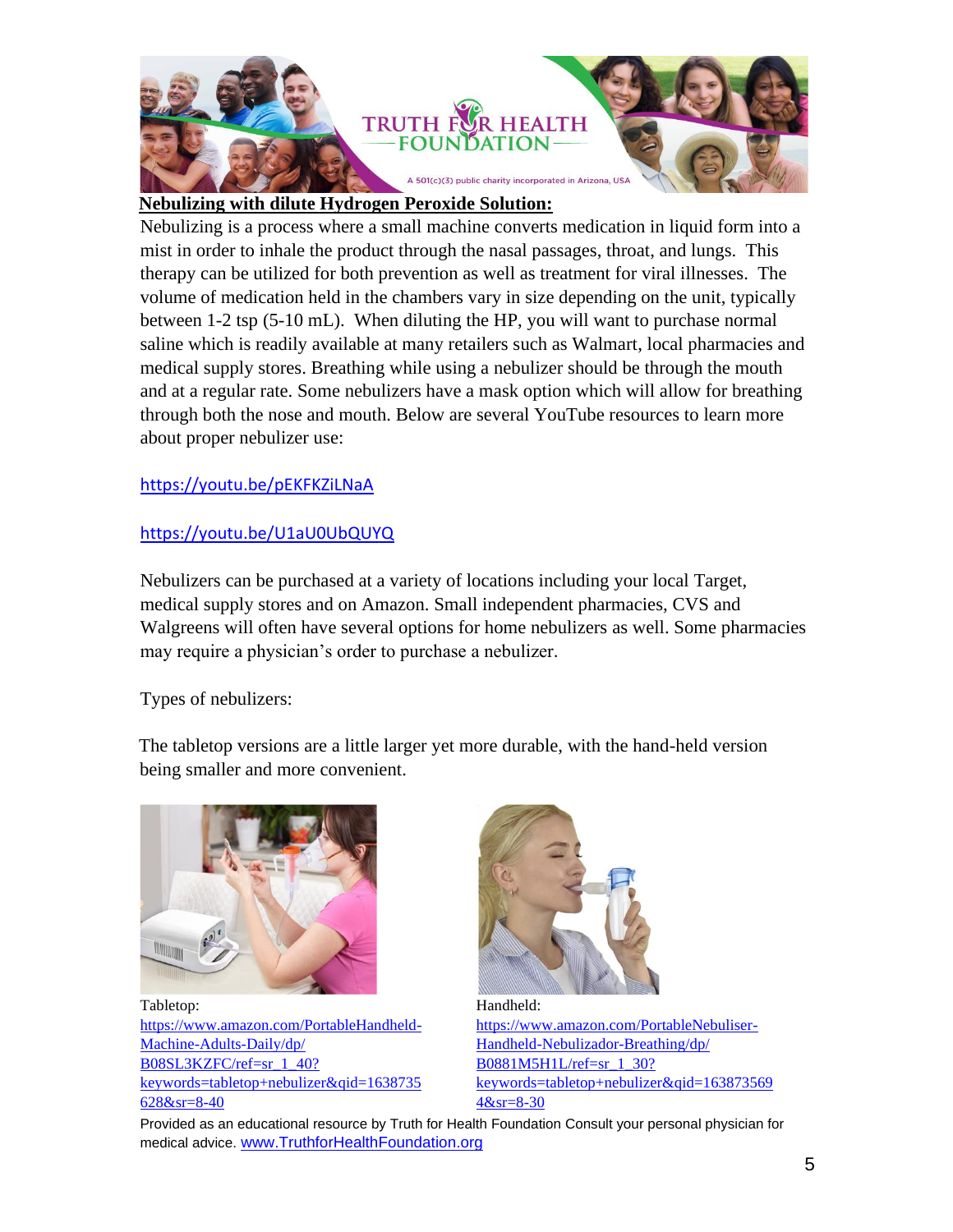

**Volara, a prescription specialized nebulizer, for those at high risk, who are treating COVID or other respiratory viral/bacterial illnesses at home:** 

*Volara* is a specialized nebulizer available with a physician's prescription from the company Hill-Rom. This nebulizer delivers oscillating positive pressure along with the nebulized solution. The pressurized action of the Volara helps distribute nebulized medication deeper into the lung tissue and helps keep the air sacs open. This can help reduce the risks and complications of COVID and other viral-bacterial respiratory illnesses for individuals at high risk. It can be rented from Hill-Rom at a per-day rate.



The Volara

<https://www.hillrom.com/en/products/volara-home-care-patient/>

<https://www.youtube.com/watch?v=7rfT8g-DxuY>

## **Hydrogen Peroxide Nebulizing Instructions:**

When nebulizing dilute 0.3% hydrogen peroxide, you should experience complete comfort with use. **You should not experience any burning or discomfort when using this solution**.

*\*For greater therapeutic effect, add 1 drop of Lugol's iodine. [5]*